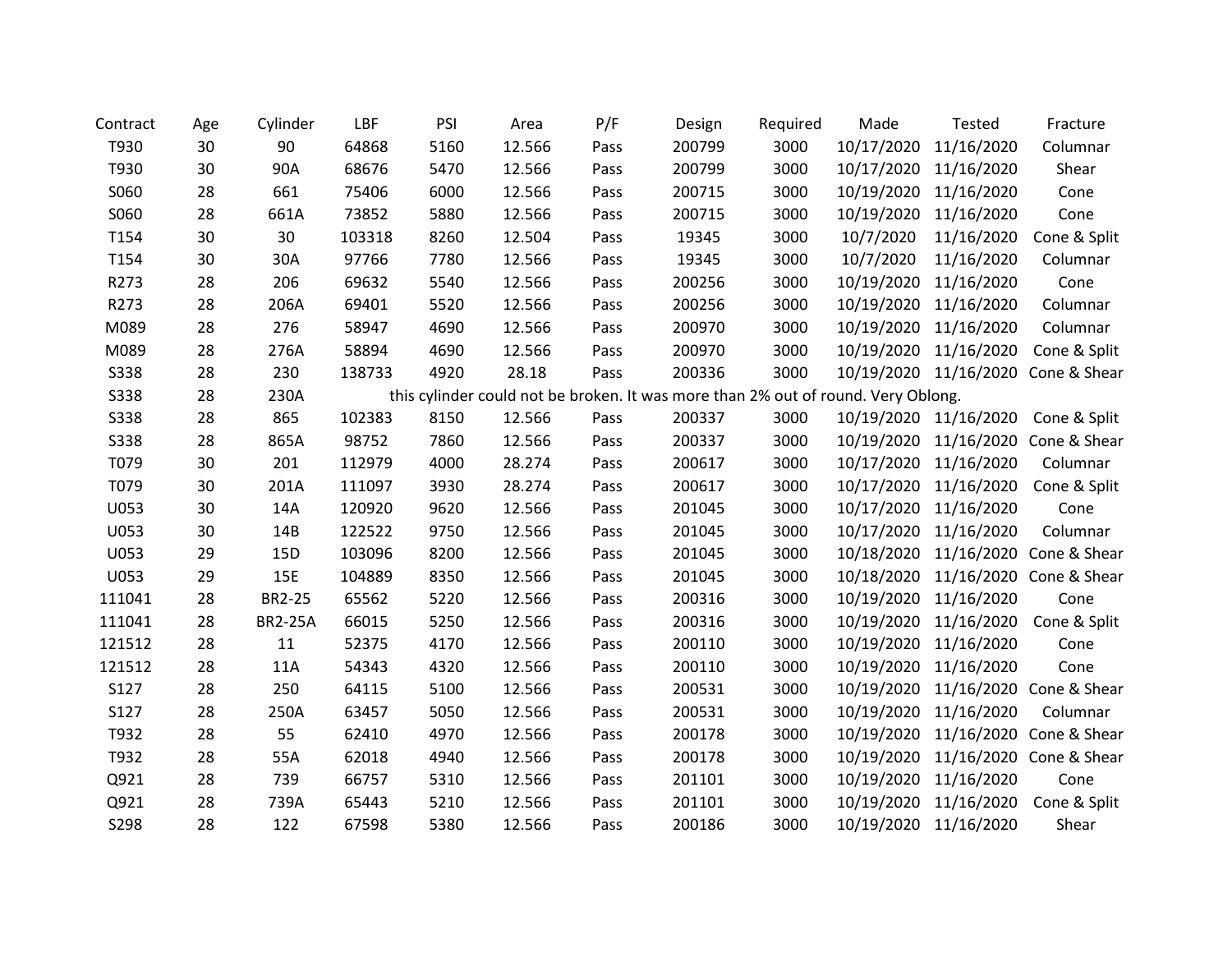| S298   | 28 | 122A           | 64227  | 5110  | 12.566 | Pass | 200186        | 3000  | 10/19/2020 11/16/2020 |            | Cone                               |
|--------|----|----------------|--------|-------|--------|------|---------------|-------|-----------------------|------------|------------------------------------|
| U333   | 28 | 4              | 124845 | 9930  | 12.566 | Pass | 201111        | 3000  | 10/19/2020            | 11/16/2020 | Cone                               |
| U333   | 28 | 4A             | 111615 | 8880  | 12.566 | Pass | 201111        | 3000  | 10/19/2020 11/16/2020 |            | Cone & Split                       |
| Q029   | 28 | 579A           | 73247  | 5830  | 12.566 | Pass | 201014        | 3000  | 10/19/2020            |            | 11/16/2020 Cone & Shear            |
| Q029   | 28 | 579A           | 71836  | 5720  | 12.566 | Pass | 201014        | 3000  | 10/19/2020            | 11/16/2020 | Columnar                           |
| Q029   | 28 | 580A           | 81194  | 6400  | 12.692 | Pass | 201014        | 3000  | 10/19/2020            | 11/16/2020 | Cone & Split                       |
| Q029   | 28 | 580A           | 81232  | 6400  | 12.692 | Pass | 201014        | 3000  | 10/19/2020            | 11/16/2020 | Columnar                           |
| R275   | 28 | 144A           | 62448  | 4970  | 12.566 | Pass | 200700        | 3000  | 10/19/2020            | 11/16/2020 | Cone                               |
| R275   | 28 | 144A           | 64177  | 5110  | 12.566 | Pass | 200700        | 3000  |                       |            | 10/19/2020 11/16/2020 Cone & Shear |
| T023   | 28 | 38             | 74732  | 5950  | 12.566 | Pass | 201013        | 3000  | 10/19/2020            | 11/16/2020 | Cone                               |
| T023   | 28 | 38A            | 78487  | 6250  | 12.566 | Pass | 201013        | 3000  | 10/19/2020            | 11/16/2020 | Columnar                           |
| T079   | 28 | 202            | 127727 | 4530  | 28.18  | Pass | 200617        | 3000  | 10/19/2020            |            | 11/16/2020 Cone & Shear            |
| T079   | 28 | 202A           | 124035 | 4390  | 28.274 | Pass | 200617        | 3000  | 10/19/2020            |            | 11/16/2020 Cone & Shear            |
| DB1801 | 28 | 57ARK          | 172009 | 13690 | 12.566 | Pass | 200047        | 10000 | 10/19/2020 11/16/2020 |            | Columnar                           |
| DB1801 | 28 | 57ARK          | 160335 | 12760 | 12.566 | Pass | 200047        | 10000 | 10/19/2020 11/16/2020 |            | Cone                               |
| DB1801 | 26 | 58ARK          | 163499 | 13010 | 12.566 | Pass | 200047        | 10000 | 10/21/2020            | 11/16/2020 | Cone                               |
| DB1801 | 26 | 58ARK          | 165231 | 13150 | 12.566 | Pass | 200047        | 10000 | 10/21/2020            | 11/16/2020 | Cone                               |
| DB1801 | 22 | 59ARK          | 172920 | 13760 | 12.566 | Pass | 200047        | 10000 | 10/23/2020 11/16/2020 |            | Columnar                           |
| DB1801 | 22 | 59ARK          | 188591 | 15010 | 12.566 | Pass | 200047        | 10000 | 10/23/2020            | 11/16/2020 | Cone                               |
| P230   | 28 | 1963           | 71094  | 5660  | 12.566 | Pass | 200154        | 3000  | 10/19/2020            | 11/16/2020 | Cone                               |
| P230   | 28 | 1963A          | 65967  | 5250  | 12.566 | Pass | 200154        | 3000  | 10/19/2020 11/16/2020 |            | Columnar                           |
| T154   | 28 | 30             | 147210 | 11710 | 12.566 | Pass | 19345         | 3000  | 10/19/2020            | 11/16/2020 | Cone & Shear                       |
| T154   | 28 | 30A            | 62213  | 4950  | 12.566 | Pass | 19345         | 3000  | 10/19/2020            | 11/16/2020 | Columnar                           |
| U122   | 30 | $\overline{2}$ | 66684  | 5310  | 12.566 | Pass | <b>BAGMIX</b> | 4000  |                       |            | 10/17/2020 11/16/2020 Cone & Shear |
| U122   | 30 | 2A             | 81704  | 6500  | 12.566 | Pass | <b>BAGMIX</b> | 4000  | 10/17/2020            |            | 11/16/2020 Cone & Shear            |
| DB1801 | 30 | 423            | 56967  | 4530  | 12.566 | Pass | 200925        | 3000  | 10/17/2020 11/16/2020 |            | Columnar                           |
| DB1801 | 30 | 423A           | 59424  | 4730  | 12.566 | Pass | 200925        | 3000  | 10/17/2020            | 11/16/2020 | Cone                               |
| DB1801 | 28 | 425            | 75654  | 6020  | 12.566 | Pass | 200392        | 3000  | 10/19/2020            |            | 11/16/2020 Cone & Shear            |
| DB1801 | 28 | 425A           | 80753  | 6430  | 12.566 | Pass | 200392        | 3000  | 10/19/2020            | 11/16/2020 | Columnar                           |
| DB1801 | 28 | 426            | 127169 | 10070 | 12.629 | Pass | 200925        | 3000  | 10/19/2020 11/16/2020 |            | Cone                               |
| DB1801 | 28 | 426A           | 130414 | 10380 | 12.566 | Pass | 200925        | 3000  | 10/19/2020            | 11/16/2020 | Cone & Split                       |
| 125186 | 28 | 40             | 54319  | 4320  | 12.566 | Pass | 200065-67     | 3000  | 10/19/2020 11/16/2020 |            | Columnar                           |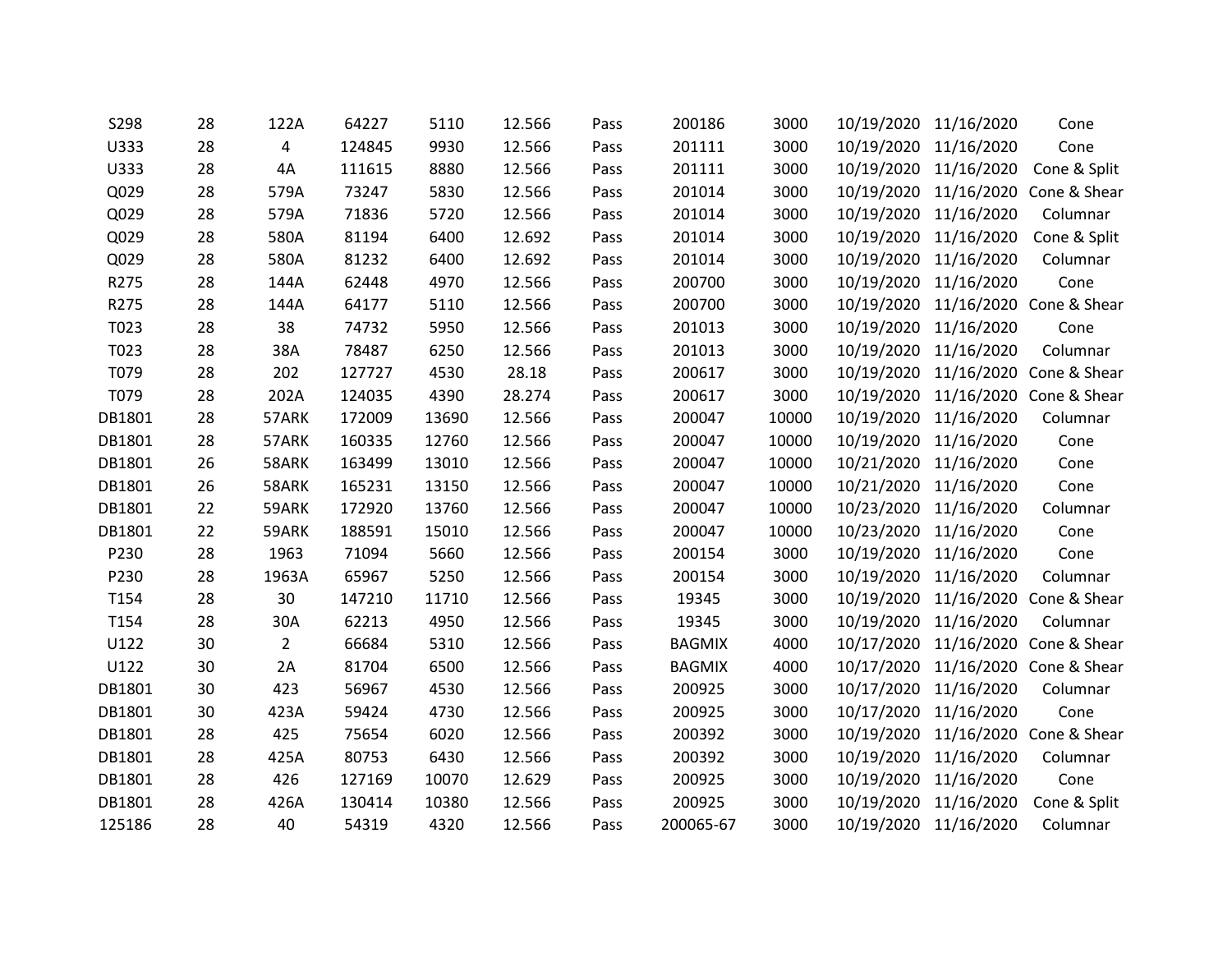| 125186      | 28             | 40A              | 51780  | 4120   | 12.566 | Pass | 200065-67 | 3000  |                       | 10/19/2020 11/16/2020 | Cone                               |
|-------------|----------------|------------------|--------|--------|--------|------|-----------|-------|-----------------------|-----------------------|------------------------------------|
| S272        | 28             | 123              | 76195  | 6060   | 12.566 | Pass | 201015    | 4000  | 10/19/2020 11/16/2020 |                       | Cone                               |
| S272        | 28             | 123A             | 78718  | 6260   | 12.566 | Pass | 201015    | 4000  | 10/19/2020 11/16/2020 |                       | Columnar                           |
| S272        | 28             | 124              | 105654 | 8410   | 12.566 | Pass | 201015    | 4000  | 10/19/2020 11/16/2020 |                       | Cone                               |
| S272        | 28             | 124A             | 105982 | 8430   | 12.566 | Pass | 201015    | 4000  | 10/19/2020            |                       | 11/16/2020 Cone & Shear            |
| DB1801      | 20             | 60ARK            | 163721 | 13030  | 12.566 | Pass | 200047    | 10000 | 10/27/2020            | 11/16/2020            | Cone                               |
| DB1801      | 20             | 60ARK            | 174534 | 13890  | 12.566 | Pass | 200047    | 10000 | 10/27/2020 11/16/2020 |                       | Cone                               |
| DB1801      | 28             | 424              | 63793  | 5080   | 12.566 | Pass | 200169    | 3000  | 10/19/2020            |                       | 11/16/2020 Cone & Shear            |
| DB1801      | 28             | 424A             | 61463  | 4890   | 12.566 | Pass | 200169    | 3000  |                       |                       | 10/19/2020 11/16/2020 Cone & Shear |
| 120439      | 28             | 5                | 58968  | 4690   | 12.566 | Pass | 200203    | 3000  | 10/19/2020            |                       | 11/16/2020 Cone & Shear            |
| 120439      | 28             | 5A               | 60661  | 4830   | 12.566 | Pass | 200203    | 3000  | 10/19/2020            | 11/16/2020            | Cone                               |
| 120439      | 28             | 6                | 32454  | < 2580 | 12.566 | Fail | 200203    | 3000  | 10/19/2020            | 11/16/2020            | Cone                               |
| 120439      | 28             | 6A               | 31704  | < 2520 | 12.566 | Fail | 200203    | 3000  | 10/19/2020            | 11/16/2020            | Columnar                           |
| U333        | $\overline{7}$ | 10C              | 106959 | 8510   | 12.566 | Pass | 200896    | 3000  | 11/9/2020             | 11/16/2020            | Cone                               |
| R279        | 10             | 286C             | 50683  | 4030   | 12.566 | Pass | 200178    | 3000  | 11/6/2020             |                       | 11/16/2020 Cone & Shear            |
| R279        | 10             | 286C             | 51031  | 4060   | 12.566 | Pass | 200178    | 3000  | 11/6/2020             | 11/16/2020            | Cone                               |
| R279        | $\overline{7}$ | 287B             | 41011  | 3260   | 12.566 | Pass | 200178    | 3000  | 11/9/2020             |                       | 11/16/2020 Cone & Shear            |
| R279        | $\overline{7}$ | 287B             | 39224  | 3120   | 12.566 | Pass | 200178    | 3000  | 11/9/2020             | 11/16/2020            | Cone & Split                       |
| R273        | 11             | 210B             | 48643  | 3870   | 12.566 | Pass | 200256    | 3000  | 11/5/2020             | 11/16/2020            | Cone & Split                       |
| R273        | 10             | 211B             | 60553  | 4820   | 12.566 | Pass | 200256    | 3000  | 11/6/2020             | 11/16/2020            | Shear                              |
| R273        | $\overline{7}$ | 212B             | 46416  | 3690   | 12.566 | Pass | 200256    | 3000  | 11/9/2020             | 11/16/2020            | Columnar                           |
| <b>S338</b> | 28             | 866              | 98687  | 7850   | 12.566 | Pass | 200337    | 3000  | 10/20/2020            | 11/17/2020            | Cone & Shear                       |
| <b>S338</b> | 28             | 866A             | 97749  | 7780   | 12.566 | Pass | 200337    | 3000  | 10/20/2020            | 11/17/2020            | Columnar                           |
| 111041      | 28             | $S-13$           | 74727  | 5950   | 12.566 | Pass | 200257    | 3000  |                       |                       | 10/20/2020 11/17/2020 Cone & Shear |
| 111041      | 28             | $S-13A$          | 75753  | 6030   | 12.566 | Pass | 200257    | 3000  | 10/20/2020            | 11/17/2020            | Cone                               |
| 121512      | 28             | 12               | 66361  | 5280   | 12.566 | Pass | 200110    | 3000  |                       |                       | 10/20/2020 11/17/2020 Cone & Shear |
| 121512      | 28             | 12A              | 67749  | 5390   | 12.566 | Pass | 200110    | 3000  | 10/20/2020            | 11/17/2020            | Columnar                           |
| R136        | 28             | CF <sub>2</sub>  | 84247  | 6700   | 12.566 | Pass | 200199    | 4000  | 10/20/2020            | 11/17/2020            | Cone                               |
| R136        | 28             | CF <sub>2A</sub> | 81457  | 6480   | 12.566 | Pass | 200199    | 4000  | 10/20/2020            | 11/17/2020            | Columnar                           |
| R279        | 28             | 272A             | 61225  | 4870   | 12.566 | Pass | 200178    | 3000  | 10/20/2020            | 11/17/2020            | Columnar                           |
| R279        | 28             | 272A             | 59622  | 4740   | 12.566 | Pass | 200178    | 3000  | 10/20/2020            |                       | 11/17/2020 Cone & Shear            |
| U212        | 28             | $\mathbf{1}$     | 57428  | 4570   | 12.566 | Pass | 200404    | 3000  |                       | 10/20/2020 11/17/2020 | Columnar                           |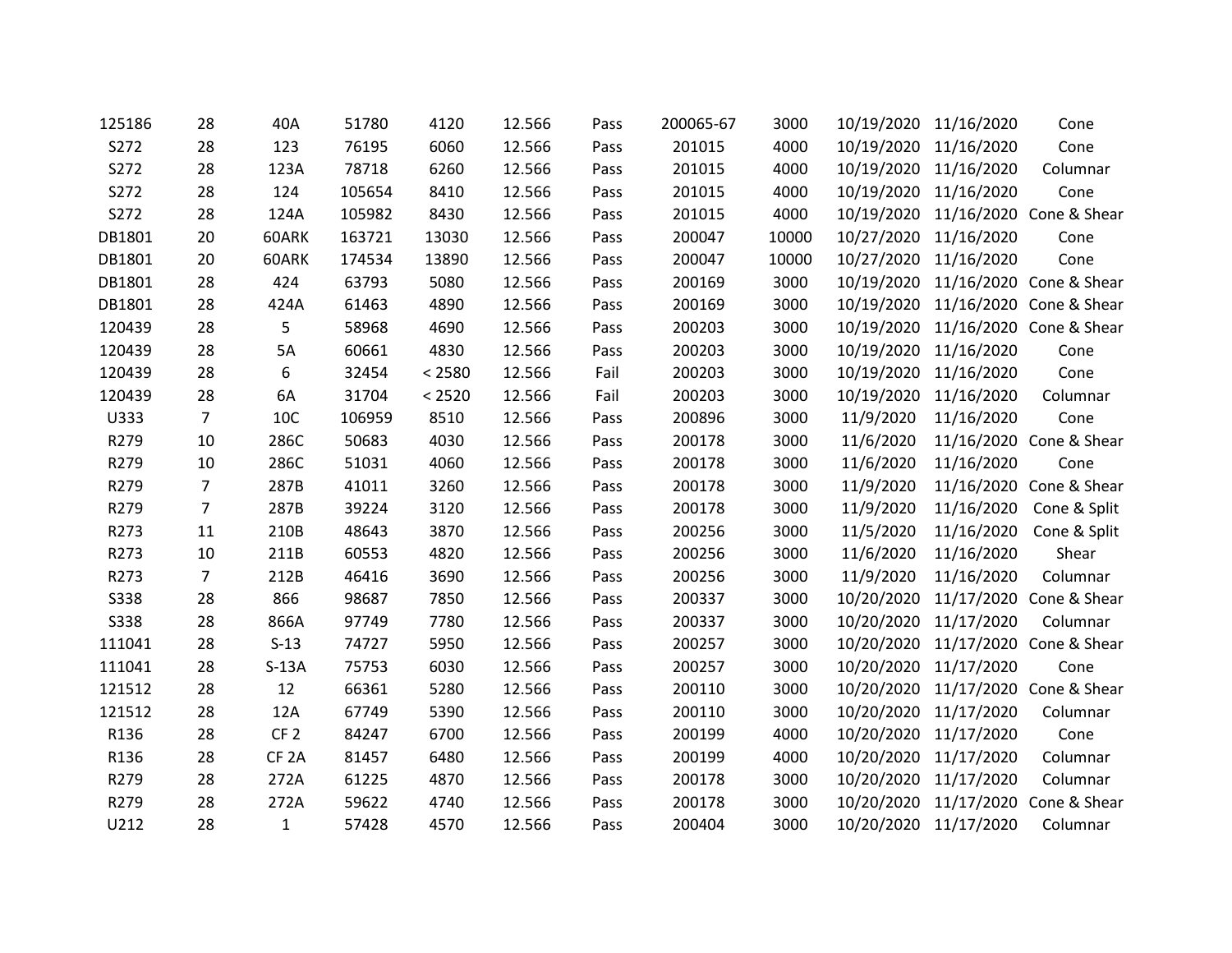| U212   | 28 | 1A             | 55232  | 4400  | 12.566 | Pass | 200404         | 3000 |                       | 10/20/2020 11/17/2020 | Columnar                           |
|--------|----|----------------|--------|-------|--------|------|----------------|------|-----------------------|-----------------------|------------------------------------|
| S127   | 28 | 251            | 70834  | 5640  | 12.566 | Pass | 200531         | 3000 | 10/20/2020            | 11/17/2020            | Cone                               |
| S127   | 28 | 251A           | 74808  | 5950  | 12.566 | Pass | 200531         | 3000 |                       | 10/20/2020 11/17/2020 | Cone                               |
| Q921   | 28 | 651            | 62469  | 4970  | 12.566 | Pass | 200186         | 3000 | 10/20/2020            |                       | 11/17/2020 Cone & Shear            |
| Q921   | 28 | 651A           | 59344  | 4720  | 12.566 | Pass | 200186         | 3000 | 10/20/2020            |                       | 11/17/2020 Cone & Shear            |
| CMGC03 | 28 | 67             | 76757  | 6070  | 12.648 | Pass | 200392         | 3000 | 10/20/2020            |                       | 11/17/2020 Cone & Shear            |
| CMGC03 | 28 | 67A            | 78145  | 6220  | 12.566 | Pass | 200392         | 3000 |                       |                       | 10/20/2020 11/17/2020 Cone & Shear |
| S182   | 28 | 72             | 61270  | 4880  | 12.566 | Pass | 200527         | 3000 | 10/20/2020            | 11/17/2020            | Columnar                           |
| S182   | 28 | 72A            | 62986  | 5010  | 12.566 | Pass | 200527         | 3000 |                       | 10/20/2020 11/17/2020 | Columnar                           |
| T011   | 28 | 79             | 53462  | 4250  | 12.592 | Pass | 200763         | 3000 | 10/20/2020            | 11/17/2020            | Cone                               |
| T011   | 28 | 79A            | 54688  | 4350  | 12.566 | Pass | 200763         | 3000 | 10/20/2020            |                       | 11/17/2020 Cone & Shear            |
| T336   | 28 | 95             | 54454  | 4330  | 12.579 | Pass | 200169         | 3000 | 10/20/2020            |                       | 11/17/2020 Cone & Shear            |
| T336   | 28 | 95A            | 49590  | 3950  | 12.566 | Pass | 200169         | 3000 | 10/20/2020            | 11/17/2020            | Columnar                           |
| U082   | 28 | $\overline{2}$ | 127321 | 10130 | 12.566 | Pass | <b>BAG MIX</b> | 3000 |                       | 10/20/2020 11/17/2020 | Columnar                           |
| U082   | 28 | 2A             | 121345 | 9660  | 12.566 | Pass | <b>BAG MIX</b> | 3000 |                       | 10/20/2020 11/17/2020 | Columnar                           |
| 124996 | 28 | $\mathbf{1}$   | 65499  | 5210  | 12.566 | Pass | 201058         | 3000 | 10/20/2020            |                       | 11/17/2020 Cone & Shear            |
| 124996 | 28 | 1A             | 68887  | 5480  | 12.566 | Pass | 201058         | 3000 | 10/20/2020            |                       | 11/17/2020 Cone & Shear            |
| Q029   | 28 | 581A           | 72110  | 5740  | 12.566 | Pass | 201014         | 3000 |                       |                       | 10/20/2020 11/17/2020 Cone & Shear |
| Q029   | 28 | 581A           | 75717  | 6030  | 12.566 | Pass | 201014         | 3000 | 10/20/2020            | 11/17/2020            | Columnar                           |
| Q029   | 28 | 582A           | 83597  | 6650  | 12.566 | Pass | 201014         | 3000 |                       |                       | 10/20/2020 11/17/2020 Cone & Shear |
| Q029   | 28 | 582A           | 84548  | 6730  | 12.566 | Pass | 201014         | 3000 |                       | 10/20/2020 11/17/2020 | Columnar                           |
| CMGC03 | 28 | 15ARB          | 138562 | 11030 | 12.566 | Pass | 200031         |      | 10/20/2020            |                       | 11/17/2020 Cone & Shear            |
| CMGC03 | 28 | 15ARB          | 140777 | 11200 | 12.566 | Pass | 200031         |      | 10/20/2020            |                       | 11/17/2020 Cone & Shear            |
| S272   | 28 | 125A           | 110434 | 8790  | 12.566 | Pass | 201015         | 4000 |                       | 10/20/2020 11/17/2020 | Cone                               |
| S272   | 28 | 125A           | 118071 | 9400  | 12.566 | Pass | 201015         | 4000 | 10/20/2020            | 11/17/2020            | Columnar                           |
| S272   | 28 | 126A           | 93770  | 7460  | 12.566 | Pass | 201015         | 4000 |                       |                       | 10/20/2020 11/17/2020 Cone & Shear |
| S272   | 28 | 126A           | 92265  | 7340  | 12.566 | Pass | 201015         | 4000 | 10/20/2020            |                       | 11/17/2020 Cone & Shear            |
| T002   | 28 | 14             | 75491  | 6010  | 12.566 | Pass | 200971         | 3000 | 10/20/2020            | 11/17/2020            | Columnar                           |
| T002   | 28 | 14A            | 71195  | 5670  | 12.566 | Pass | 200971         | 3000 | 10/20/2020            | 11/17/2020            | Columnar                           |
| T023   | 28 | 39             | 83646  | 6660  | 12.566 | Pass | 201020         | 3000 | 10/20/2020 11/17/2020 |                       | Cone                               |
| T023   | 28 | 39A            | 82357  | 6550  | 12.566 | Pass | 201020         | 3000 | 10/20/2020            | 11/17/2020            | Columnar                           |
| T079   | 28 | 203            | 105281 | 3710  | 28.34  | Pass | 200617         | 3000 |                       |                       | 10/20/2020 11/17/2020 Cone & Shear |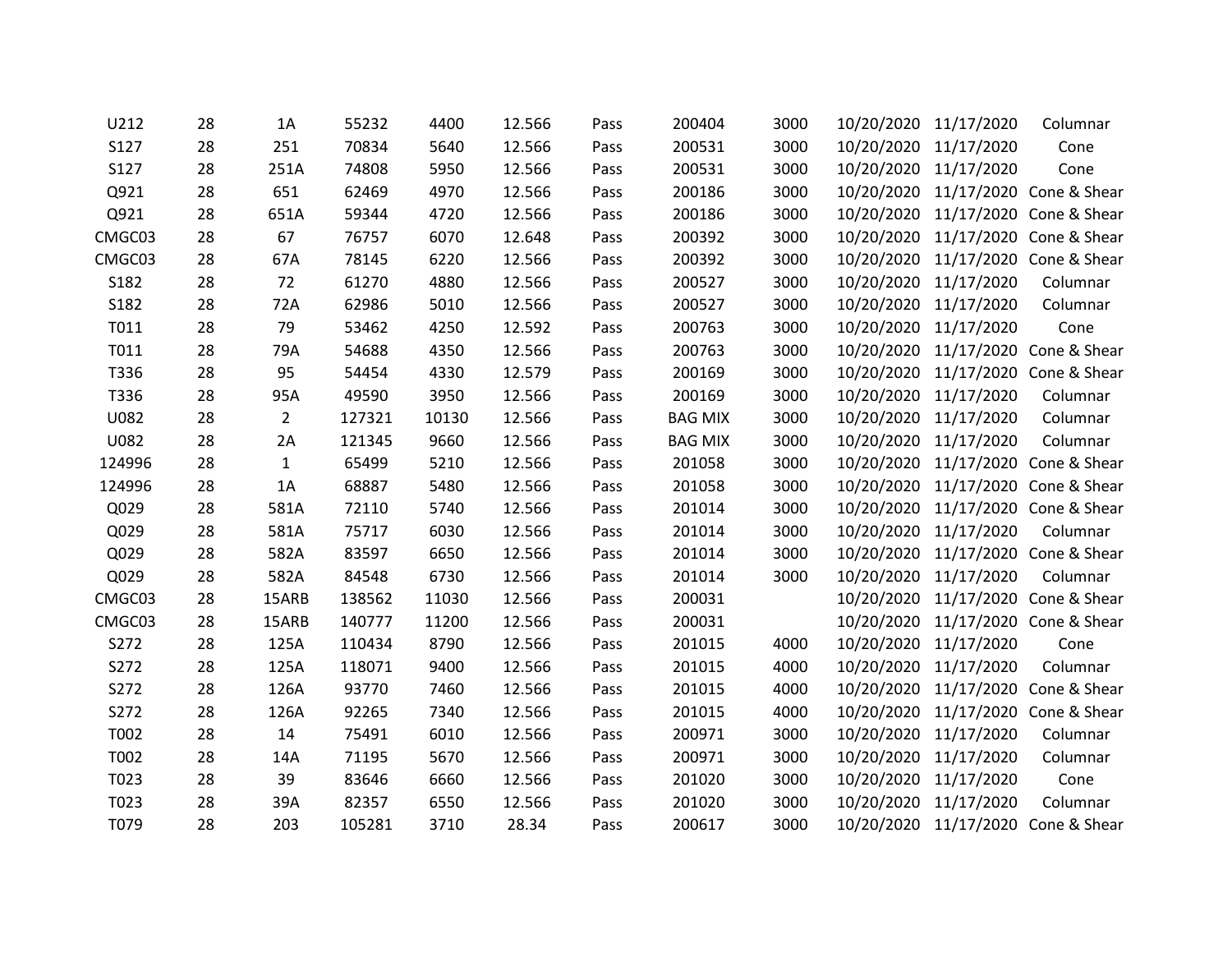| T079        | 28             | 203A      | 106784 | 3780 | 28.274 | Pass | 200617         | 3000 |                       |                       | 10/20/2020 11/17/2020 Cone & Shear |
|-------------|----------------|-----------|--------|------|--------|------|----------------|------|-----------------------|-----------------------|------------------------------------|
| T079        | 28             | 204       | 55231  | 4400 | 12.566 | Pass | 200065         | 3000 |                       |                       | 10/20/2020 11/17/2020 Cone & Shear |
| T079        | 28             | 204A      | 57582  | 4580 | 12.566 | Pass | 200065         | 3000 |                       | 10/20/2020 11/17/2020 | Columnar                           |
| <b>U058</b> | 28             | 8         | 119148 | 9450 | 12.604 | Pass | <b>GROUT</b>   | 3000 |                       | 10/20/2020 11/17/2020 | Cone & Split                       |
| <b>U058</b> | 28             | <b>8A</b> | 119467 | 9510 | 12.566 | Pass | <b>GROUT</b>   | 3000 | 10/20/2020            | 11/17/2020            | Columnar                           |
| M089        | 28             | 277       | 63450  | 5040 | 12.592 | Pass | 200970         | 3000 |                       | 10/20/2020 11/17/2020 | Columnar                           |
| M089        | 28             | 277A      | 66490  | 5290 | 12.566 | Pass | 200970         | 3000 |                       | 10/20/2020 11/17/2020 | Cone & Shear                       |
| T210        | 28             | 10        | 47831  | 3810 | 12.566 | Pass | 200190         | 3000 | 10/20/2020 11/17/2020 |                       | Columnar                           |
| T210        | 28             | 10A       | 49412  | 3930 | 12.566 | Pass | 200190         | 3000 |                       |                       | 10/20/2020 11/17/2020 Cone & Shear |
| R279        | 28             | 273       | 76277  | 6070 | 12.566 | Pass | 200407         | 3000 | 10/20/2020            | 11/17/2020            | Cone                               |
| R279        | 28             | 273A      | 78346  | 6230 | 12.566 | Pass | 200407         | 3000 | 10/20/2020            | 11/17/2020            | Columnar                           |
| R279        | 28             | 274       | 82458  | 6560 | 12.566 | Pass | 200407         | 3000 |                       | 10/20/2020 11/17/2020 | Cone                               |
| R279        | 28             | 274A      | 84427  | 6720 | 12.566 | Pass | 200407         | 3000 | 10/20/2020            | 11/17/2020            | Columnar                           |
| T284        | 28             | 17        | 101170 | 8050 | 12.566 | Pass | <b>BAG MIX</b> | 3000 |                       |                       | 10/20/2020 11/17/2020 Cone & Shear |
| T284        | 28             | 17A       | 95843  | 7630 | 12.566 | Pass | <b>BAG MIX</b> | 3000 |                       | 10/20/2020 11/17/2020 | Cone                               |
| S202        | 28             | 264       | 64109  | 5100 | 12.566 | Pass | 200699         | 4000 | 10/20/2020            | 11/17/2020            | Columnar                           |
| S202        | 28             | 264A      | 66414  | 5290 | 12.566 | Pass | 200699         | 4000 |                       |                       | 10/20/2020 11/17/2020 Cone & Shear |
| DB1801      | 28             | 427       | 90742  | 7220 | 12.566 | Pass | 200392         | 3000 |                       |                       | 10/20/2020 11/17/2020 Cone & Shear |
| DB1801      | 28             | 427A      | 96204  | 7660 | 12.566 | Pass | 200392         | 3000 |                       |                       | 10/20/2020 11/17/2020 Cone & Shear |
| DB1801      | 28             | 428       | 55579  | 4420 | 12.566 | Pass | 200169         | 3000 |                       | 10/20/2020 11/17/2020 | Cone & Split                       |
| DB1801      | 28             | 428A      | 57248  | 4560 | 12.566 | Pass | 200169         | 3000 |                       | 10/20/2020 11/17/2020 | Cone                               |
| R273        | $\overline{7}$ | 213B      | 42990  | 3420 | 12.566 | Pass | 200256         | 3000 | 11/10/2020            |                       | 11/17/2020 Cone & Shear            |
| DB1801      | 31             | 423       | 57997  | 4620 | 12.566 | Pass | 200925         | 3000 | 10/17/2020 11/17/2020 |                       | Cone                               |
| DB1801      | 31             | 423A      | 59948  | 4770 | 12.566 | Pass | 200925         | 3000 |                       |                       | 10/17/2020 11/17/2020 Cone & Shear |
| P230        | 28             | 1964      | 62490  | 4970 | 12.566 | Pass | 200154         | 3000 |                       |                       | 10/20/2020 11/17/2020 Cone & Shear |
| P230        | 28             | 1964A     | 62081  | 4940 | 12.566 | Pass | 200154         | 3000 |                       | 10/20/2020 11/17/2020 | Columnar                           |
| S202        | 24             | 266B      | 68206  | 5430 | 12.566 | Pass | 200753         | 4000 |                       | 10/23/2020 11/17/2020 | Cone & Shear                       |
| S202        | 24             | 266C      | 63610  | 5060 | 12.566 | Pass | 200753         | 4000 | 10/23/2020            |                       | 11/17/2020 Cone & Shear            |
| S202        | 22             | 268B      | 66844  | 5320 | 12.566 | Pass | 200753         | 4000 |                       |                       | 10/26/2020 11/17/2020 Cone & Shear |
| S202        | 22             | 268C      | 68309  | 5440 | 12.566 | Pass | 200753         | 4000 |                       | 10/26/2020 11/17/2020 | Columnar                           |
| S202        | 20             | 269B      | 85778  | 6830 | 12.566 | Pass | 200753         | 4000 | 10/28/2020            | 11/17/2020            | Columnar                           |
| S202        | 20             | 269C      | 88999  | 7080 | 12.566 | Pass | 200753         | 4000 | 10/28/2020 11/17/2020 |                       | Cone                               |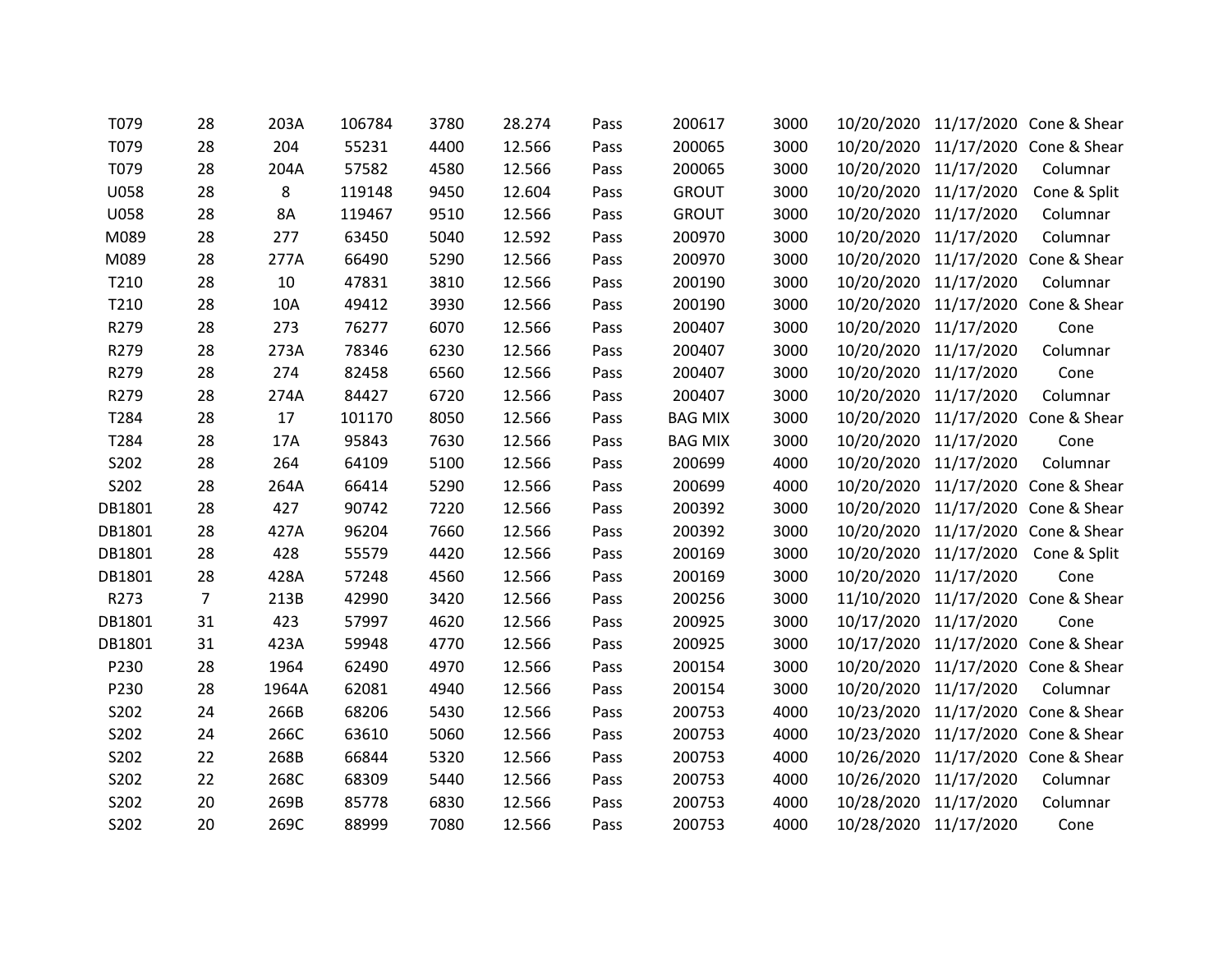| 19 | 270B         | 65246 | 5190 | 12.566 | Pass | 200753 | 4000 |            |            | Columnar                                                                                                                                                                                                                                                                                                                                                                                                                                                                                                                                                                                                       |
|----|--------------|-------|------|--------|------|--------|------|------------|------------|----------------------------------------------------------------------------------------------------------------------------------------------------------------------------------------------------------------------------------------------------------------------------------------------------------------------------------------------------------------------------------------------------------------------------------------------------------------------------------------------------------------------------------------------------------------------------------------------------------------|
| 19 | 270C         | 69044 | 5490 | 12.566 | Pass | 200753 | 4000 |            |            | 11/17/2020 Cone & Shear                                                                                                                                                                                                                                                                                                                                                                                                                                                                                                                                                                                        |
| 12 | 273B         | 57412 | 4570 | 12.566 | Pass | 200753 | 4000 |            | 11/17/2020 | Columnar                                                                                                                                                                                                                                                                                                                                                                                                                                                                                                                                                                                                       |
| 12 | 273C         | 57877 | 4610 | 12.566 | Pass | 200753 | 4000 | 11/5/2020  | 11/17/2020 | Columnar                                                                                                                                                                                                                                                                                                                                                                                                                                                                                                                                                                                                       |
| 28 | $D1-13$      | 67783 | 5370 | 12.623 | Pass | 200258 | 4000 | 10/21/2020 |            | 11/18/2020 Cone & Shear                                                                                                                                                                                                                                                                                                                                                                                                                                                                                                                                                                                        |
| 28 | D1-13A       | 72301 | 5730 | 12.623 | Pass | 200258 | 4000 | 10/21/2020 | 11/18/2020 | Cone                                                                                                                                                                                                                                                                                                                                                                                                                                                                                                                                                                                                           |
| 28 | 13           | 80054 | 6370 | 12.566 | Pass | 200110 | 3000 |            |            |                                                                                                                                                                                                                                                                                                                                                                                                                                                                                                                                                                                                                |
| 28 | 13A          | 78906 | 6280 | 12.566 | Pass | 200110 | 3000 |            | 11/18/2020 | Cone & Split                                                                                                                                                                                                                                                                                                                                                                                                                                                                                                                                                                                                   |
| 28 | 662          | 82252 | 6550 | 12.566 | Pass | 200715 | 3000 |            |            | Shear                                                                                                                                                                                                                                                                                                                                                                                                                                                                                                                                                                                                          |
| 28 | 662A         | 79406 | 6320 | 12.566 | Pass | 200715 | 3000 | 10/21/2020 | 11/18/2020 | Cone & Split                                                                                                                                                                                                                                                                                                                                                                                                                                                                                                                                                                                                   |
| 28 | $\mathbf{1}$ | 62181 | 4950 | 12.566 | Pass | 200196 | 3000 |            |            | 11/18/2020 Cone & Shear                                                                                                                                                                                                                                                                                                                                                                                                                                                                                                                                                                                        |
| 28 | 1A           | 71164 | 5660 | 12.566 | Pass | 200196 | 3000 |            |            |                                                                                                                                                                                                                                                                                                                                                                                                                                                                                                                                                                                                                |
| 28 | 252          | 76255 | 6050 | 12.61  | Pass | 200531 | 3000 |            | 11/18/2020 | Cone                                                                                                                                                                                                                                                                                                                                                                                                                                                                                                                                                                                                           |
| 28 | 252A         | 78262 | 6230 | 12.566 | Pass | 200531 | 3000 |            | 11/18/2020 | Columnar                                                                                                                                                                                                                                                                                                                                                                                                                                                                                                                                                                                                       |
| 28 | 56           | 63885 | 5070 | 12.592 | Pass | 200178 | 3000 |            |            | Cone                                                                                                                                                                                                                                                                                                                                                                                                                                                                                                                                                                                                           |
| 28 | 56A          | 64949 | 5170 | 12.566 | Pass | 200178 | 3000 | 10/21/2020 |            | 11/18/2020 Cone & Shear                                                                                                                                                                                                                                                                                                                                                                                                                                                                                                                                                                                        |
| 28 | <b>56 AR</b> | 66461 | 5290 | 12.566 | Pass | 200178 | 3000 |            |            | 11/18/2020 Cone & Shear                                                                                                                                                                                                                                                                                                                                                                                                                                                                                                                                                                                        |
| 28 | 56 AR 1      | 66429 | 5290 | 12.566 | Pass | 200178 | 3000 |            |            |                                                                                                                                                                                                                                                                                                                                                                                                                                                                                                                                                                                                                |
| 28 | $D1-9$       | 70414 | 5600 | 12.566 | Pass | 200258 | 4000 |            |            | 11/18/2020 Cone & Shear                                                                                                                                                                                                                                                                                                                                                                                                                                                                                                                                                                                        |
| 28 | $D1-9A$      | 63787 | 5080 | 12.566 | Pass | 200258 | 4000 |            |            | Cone & Split                                                                                                                                                                                                                                                                                                                                                                                                                                                                                                                                                                                                   |
| 28 | $D1-10$      | 71961 | 5730 | 12.566 | Pass | 200258 | 4000 |            |            | Cone                                                                                                                                                                                                                                                                                                                                                                                                                                                                                                                                                                                                           |
| 28 | D1-10A       | 71224 | 5670 | 12.566 | Pass | 200258 | 4000 | 10/21/2020 |            | 11/18/2020 Cone & Shear                                                                                                                                                                                                                                                                                                                                                                                                                                                                                                                                                                                        |
| 28 | $D1-11$      | 88185 | 7020 | 12.566 | Pass | 200258 | 4000 |            |            |                                                                                                                                                                                                                                                                                                                                                                                                                                                                                                                                                                                                                |
| 28 | D1-11A       | 80070 | 6370 | 12.566 | Pass | 200258 | 4000 |            |            |                                                                                                                                                                                                                                                                                                                                                                                                                                                                                                                                                                                                                |
| 28 | $D1-12$      | 74840 | 5960 | 12.566 | Pass | 200258 | 4000 |            | 11/18/2020 | Columnar                                                                                                                                                                                                                                                                                                                                                                                                                                                                                                                                                                                                       |
| 28 | D1-12A       | 75759 | 6030 | 12.566 | Pass | 200258 | 4000 |            |            | Cone                                                                                                                                                                                                                                                                                                                                                                                                                                                                                                                                                                                                           |
| 28 | $D1-14$      | 69376 | 5520 | 12.566 | Pass | 200258 | 4000 |            |            |                                                                                                                                                                                                                                                                                                                                                                                                                                                                                                                                                                                                                |
| 28 | D1-14A       | 72250 | 5750 | 12.566 | Pass | 200258 | 4000 | 10/21/2020 |            | 11/18/2020 Cone & Shear                                                                                                                                                                                                                                                                                                                                                                                                                                                                                                                                                                                        |
| 28 | 652          | 65635 | 5220 | 12.566 | Pass | 201101 | 3000 |            | 11/18/2020 | Columnar                                                                                                                                                                                                                                                                                                                                                                                                                                                                                                                                                                                                       |
| 28 | 652A         | 65577 | 5220 | 12.566 | Pass | 201101 | 3000 |            |            |                                                                                                                                                                                                                                                                                                                                                                                                                                                                                                                                                                                                                |
| 28 | 68           | 55788 | 4440 | 12.566 | Pass | 200392 | 3000 |            |            | 11/18/2020 Cone & Shear                                                                                                                                                                                                                                                                                                                                                                                                                                                                                                                                                                                        |
| 28 | 68A          | 57037 | 4540 | 12.566 | Pass | 200392 | 3000 |            |            |                                                                                                                                                                                                                                                                                                                                                                                                                                                                                                                                                                                                                |
|    |              |       |      |        |      |        |      |            | 11/5/2020  | 10/29/2020 11/17/2020<br>10/29/2020<br>10/21/2020 11/18/2020 Cone & Shear<br>10/21/2020<br>10/21/2020 11/18/2020<br>10/21/2020<br>10/21/2020 11/18/2020 Cone & Shear<br>10/21/2020<br>10/21/2020<br>10/21/2020 11/18/2020<br>10/21/2020<br>10/21/2020 11/18/2020 Cone & Shear<br>10/21/2020<br>10/21/2020 11/18/2020<br>10/21/2020 11/18/2020<br>10/21/2020 11/18/2020 Cone & Shear<br>10/21/2020 11/18/2020 Cone & Shear<br>10/21/2020<br>10/21/2020 11/18/2020<br>10/21/2020 11/18/2020 Cone & Shear<br>10/21/2020<br>10/21/2020 11/18/2020 Cone & Shear<br>10/21/2020<br>10/21/2020 11/18/2020 Cone & Shear |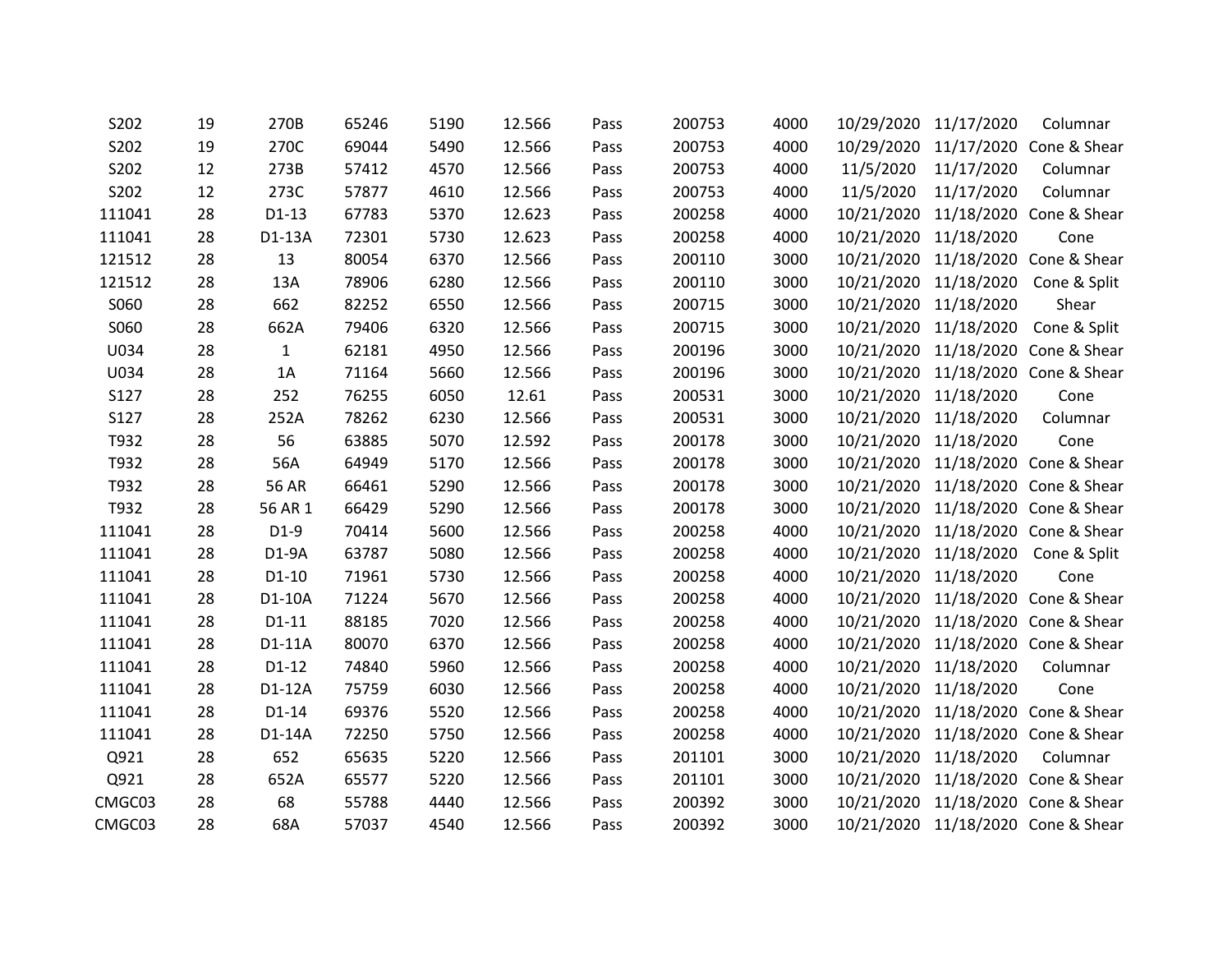| CMGC03      | 28 | 69        | 66396  | 5280  | 12.566 | Pass | 200392       | 3000 |            | 10/21/2020 11/18/2020 | Cone                               |
|-------------|----|-----------|--------|-------|--------|------|--------------|------|------------|-----------------------|------------------------------------|
| CMGC03      | 28 | 69A       | 68536  | 5450  | 12.566 | Pass | 200392       | 3000 |            |                       | 10/21/2020 11/18/2020 Cone & Shear |
| CMGC03      | 28 | 70        | 70037  | 5570  | 12.566 | Pass | 200392       | 3000 |            |                       | 10/21/2020 11/18/2020 Cone & Shear |
| CMGC03      | 28 | 70A       | 67936  | 5410  | 12.566 | Pass | 200392       | 3000 | 10/21/2020 |                       | 11/18/2020 Cone & Shear            |
| S182        | 28 | 73        | 61783  | 4920  | 12.566 | Pass | 200527       | 3000 | 10/21/2020 | 11/18/2020            | Cone                               |
| S182        | 28 | 73A       | 60285  | 4800  | 12.566 | Pass | 200527       | 3000 | 10/21/2020 | 11/18/2020            | Cone                               |
| T011        | 28 | 80        | 58601  | 4660  | 12.566 | Pass | 19891        | 3000 |            | 10/21/2020 11/18/2020 | Columnar                           |
| T011        | 28 | 80A       | 57033  | 4540  | 12.566 | Pass | 19891        | 3000 |            | 10/21/2020 11/18/2020 | Cone                               |
| T011        | 28 | 81        | 76795  | 6110  | 12.566 | Pass | 200763       | 3000 |            | 10/21/2020 11/18/2020 | Cone                               |
| T011        | 28 | 81A       | 78141  | 6220  | 12.566 | Pass | 200763       | 3000 | 10/21/2020 | 11/18/2020            | Columnar                           |
| T336        | 28 | 96        | 101469 | 8070  | 12.566 | Pass | 201031       | 4500 | 10/21/2020 | 11/18/2020            | Cone                               |
| T336        | 28 | 96A       | 99762  | 7940  | 12.566 | Pass | 201031       | 4500 |            |                       | 10/21/2020 11/18/2020 Cone & Shear |
| T336        | 28 | 142       | 200131 | 15930 | 12.566 | Pass | 200724       | 9000 | 10/21/2020 | 11/18/2020            | Cone                               |
| T336        | 28 | 142A      | 204419 | 16270 | 12.566 | Pass | 200724       | 9000 | 10/21/2020 | 11/18/2020            | Cone                               |
| T336        | 28 | 143       | 190481 | 15160 | 12.566 | Pass | 200274       | 9000 |            | 10/21/2020 11/18/2020 | Cone                               |
| T336        | 28 | 143A      | 176722 | 14060 | 12.566 | Pass | 200274       | 9000 | 10/21/2020 |                       | 11/18/2020 Cone & Shear            |
| T336        | 28 | 144       | 184454 | 14680 | 12.566 | Pass | 200724       | 9000 | 10/21/2020 | 11/18/2020            | Cone                               |
| T336        | 28 | 144A      | 181936 | 14480 | 12.566 | Pass | 200724       | 9000 |            | 10/21/2020 11/18/2020 | Cone                               |
| 106077      | 28 | 88        | 53828  | 4280  | 12.566 | Pass | 200286       | 3000 | 10/21/2020 | 11/18/2020            | Columnar                           |
| 106077      | 28 | 88A       | 54098  | 4300  | 12.566 | Pass | 200286       | 3000 |            | 10/21/2020 11/18/2020 | Cone & Split                       |
| R259        | 28 | 8         | 77443  | 6150  | 12.598 | Pass | 200703       | 3000 |            | 10/21/2020 11/18/2020 | Columnar                           |
| R259        | 28 | 8A        | 82078  | 6530  | 12.566 | Pass | 200703       | 3000 | 10/21/2020 | 11/18/2020            | Cone                               |
| CMGC03      | 28 | 16 ARB    | 131830 | 10440 | 12.629 | Pass | 200031       | 8000 | 10/21/2020 | 11/18/2020            | Columnar                           |
| CMGC03      | 28 | 16 ARB    | 149845 | 11920 | 12.566 | Pass | 200031       | 8000 |            | 10/21/2020 11/18/2020 | Cone                               |
| S272        | 28 | 127A      | 66455  | 5290  | 12.566 | Pass | 200058       | 3000 | 10/21/2020 | 11/18/2020            | Cone                               |
| S272        | 28 | 127A      | 64476  | 5130  | 12.566 | Pass | 200058       | 3000 |            | 10/21/2020 11/18/2020 | Cone & Split                       |
| T023        | 28 | 40        | 80509  | 6410  | 12.566 | Pass | 201013       | 3000 | 10/21/2020 | 11/18/2020            | Cone                               |
| T023        | 28 | 40A       | 76424  | 6080  | 12.566 | Pass | 201013       | 3000 | 10/21/2020 | 11/18/2020            | Cone                               |
| T079        | 28 | 208       | 132172 | 4670  | 28.274 | Pass | 200617       | 3000 | 10/21/2020 |                       | 11/18/2020 Cone & Shear            |
| T079        | 28 | 208A      | 139177 | 4920  | 28.274 | Pass | 200617       | 3000 | 10/21/2020 |                       | 11/18/2020 Cone & Shear            |
| U058        | 28 | 9         | 128808 | 10250 | 12.566 | Pass | <b>GROUT</b> | 3000 | 10/21/2020 |                       | 11/18/2020 Cone & Shear            |
| <b>U058</b> | 28 | <b>9A</b> | 115313 | 9180  | 12.566 | Pass | <b>GROUT</b> | 3000 |            | 10/21/2020 11/18/2020 | Columnar                           |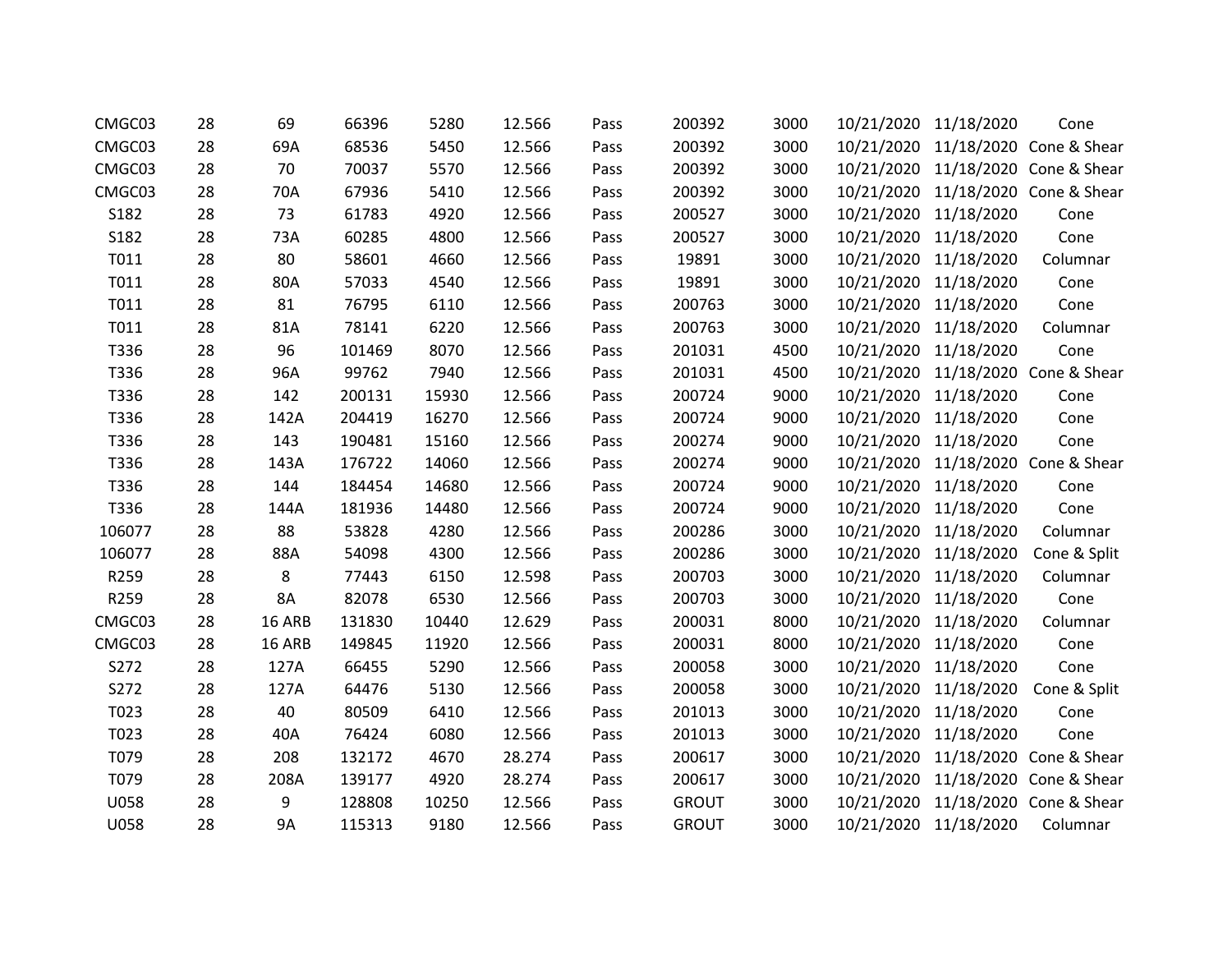| 28 | 231            | 119408 | 4220 | 28.274 | Pass | 200336 | 3000 |            |                                                      | Columnar                                                                                                                                                                                                                                                                                                                                                                                                                                                                                                                                   |
|----|----------------|--------|------|--------|------|--------|------|------------|------------------------------------------------------|--------------------------------------------------------------------------------------------------------------------------------------------------------------------------------------------------------------------------------------------------------------------------------------------------------------------------------------------------------------------------------------------------------------------------------------------------------------------------------------------------------------------------------------------|
| 28 | 231A           | 118842 | 4200 | 28.274 | Pass | 200336 | 3000 |            |                                                      | 11/18/2020 Cone & Shear                                                                                                                                                                                                                                                                                                                                                                                                                                                                                                                    |
| 28 | 867            | 60579  | 4820 | 12.566 | Pass | 200337 | 3000 |            |                                                      |                                                                                                                                                                                                                                                                                                                                                                                                                                                                                                                                            |
| 28 | 867A           | 60700  | 4830 | 12.566 | Pass | 200337 | 3000 |            | 11/18/2020                                           | Columnar                                                                                                                                                                                                                                                                                                                                                                                                                                                                                                                                   |
| 28 | 275            | 59855  | 4760 | 12.566 | Pass | 200178 | 3000 | 10/21/2020 |                                                      | 11/18/2020 Cone & Shear                                                                                                                                                                                                                                                                                                                                                                                                                                                                                                                    |
| 28 | 275A           | 58453  | 4650 | 12.566 | Pass | 200178 | 3000 |            |                                                      | 11/18/2020 Cone & Shear                                                                                                                                                                                                                                                                                                                                                                                                                                                                                                                    |
| 28 | 276            | 76480  | 6090 | 12.566 | Pass | 200407 | 3000 |            | 11/18/2020                                           | Cone                                                                                                                                                                                                                                                                                                                                                                                                                                                                                                                                       |
| 28 | 276A           | 72464  | 5770 | 12.566 | Pass | 200407 | 3000 |            | 11/18/2020                                           | Cone                                                                                                                                                                                                                                                                                                                                                                                                                                                                                                                                       |
| 28 | 277A           | 62168  | 4950 | 12.566 | Pass | 200178 | 3000 |            |                                                      | Cone                                                                                                                                                                                                                                                                                                                                                                                                                                                                                                                                       |
| 28 | 277A           | 60935  | 4850 | 12.566 | Pass | 200178 | 3000 |            | 11/18/2020                                           | Columnar                                                                                                                                                                                                                                                                                                                                                                                                                                                                                                                                   |
| 28 | 17             | 72672  | 5860 | 12.41  | Pass | 201078 | 4000 |            |                                                      | Cone & Shear                                                                                                                                                                                                                                                                                                                                                                                                                                                                                                                               |
| 28 | 17A            | 109219 | 8690 | 12.566 | Pass | 201078 | 4000 |            | 11/18/2020                                           | Cone                                                                                                                                                                                                                                                                                                                                                                                                                                                                                                                                       |
| 28 | 18             | 67353  | 5360 | 12.566 | Pass | 201078 | 4000 |            | 11/18/2020                                           | Columnar                                                                                                                                                                                                                                                                                                                                                                                                                                                                                                                                   |
| 28 | 18A            | 67243  | 5350 | 12.566 | Pass | 201078 | 4000 |            | 11/18/2020                                           | Columnar                                                                                                                                                                                                                                                                                                                                                                                                                                                                                                                                   |
| 28 | 265            | 72535  | 5770 | 12.566 | Pass | 200531 | 3000 |            |                                                      | Cone                                                                                                                                                                                                                                                                                                                                                                                                                                                                                                                                       |
| 28 | 265A           | 76757  | 6110 | 12.566 | Pass | 200531 | 3000 | 10/21/2020 | 11/18/2020                                           | Cone & Shear                                                                                                                                                                                                                                                                                                                                                                                                                                                                                                                               |
| 28 | 31             | 96557  | 7780 | 12.41  | Pass | 19345  | 3000 | 10/21/2020 | 11/18/2020                                           | Columnar                                                                                                                                                                                                                                                                                                                                                                                                                                                                                                                                   |
| 28 | 31A            | 59008  | 4700 | 12.566 | Pass | 19345  | 3000 |            |                                                      | Columnar                                                                                                                                                                                                                                                                                                                                                                                                                                                                                                                                   |
| 28 | 583A           | 67853  | 5400 | 12.566 | Pass | 200055 | 3000 |            | 11/18/2020                                           | Columnar                                                                                                                                                                                                                                                                                                                                                                                                                                                                                                                                   |
| 28 | 583A           | 65798  | 5240 | 12.566 | Pass | 200055 | 3000 |            |                                                      | Columnar                                                                                                                                                                                                                                                                                                                                                                                                                                                                                                                                   |
| 28 | 584A           | 71331  | 5680 | 12.566 | Pass | 200053 | 3000 |            |                                                      | Columnar                                                                                                                                                                                                                                                                                                                                                                                                                                                                                                                                   |
| 28 | 584A           | 67437  | 5350 | 12.598 | Pass | 200053 | 3000 | 10/21/2020 | 11/18/2020                                           | Columnar                                                                                                                                                                                                                                                                                                                                                                                                                                                                                                                                   |
| 28 | 429            | 80168  | 6380 | 12.566 | Pass | 200392 | 3000 |            |                                                      | Cone & Shear                                                                                                                                                                                                                                                                                                                                                                                                                                                                                                                               |
| 28 | 429A           | 81451  | 6480 | 12.566 | Pass | 200392 | 3000 |            |                                                      |                                                                                                                                                                                                                                                                                                                                                                                                                                                                                                                                            |
| 28 | 430            | 49809  | 3960 | 12.566 | Pass | 200169 | 3000 |            | 11/18/2020                                           | Cone & Split                                                                                                                                                                                                                                                                                                                                                                                                                                                                                                                               |
| 28 | 430A           | 52112  | 4150 | 12.566 | Pass | 200169 | 3000 |            |                                                      |                                                                                                                                                                                                                                                                                                                                                                                                                                                                                                                                            |
| 28 | 431            | 62634  | 4980 | 12.566 | Pass | 200169 | 3000 |            | 11/18/2020                                           | Cone & Split                                                                                                                                                                                                                                                                                                                                                                                                                                                                                                                               |
| 28 | 431A           | 65061  | 5180 | 12.566 | Pass | 200169 | 3000 | 10/21/2020 | 11/18/2020                                           | Columnar                                                                                                                                                                                                                                                                                                                                                                                                                                                                                                                                   |
| 28 | 432            | 81389  | 6480 | 12.566 | Pass | 200393 | 3000 |            | 11/18/2020                                           | Columnar                                                                                                                                                                                                                                                                                                                                                                                                                                                                                                                                   |
| 28 | 432A           | 77606  | 6180 | 12.566 | Pass | 200393 | 3000 |            |                                                      | Cone & Shear                                                                                                                                                                                                                                                                                                                                                                                                                                                                                                                               |
| 28 | $\overline{7}$ | 41069  | 3270 | 12.566 | Pass | 200203 | 3000 |            | 11/18/2020                                           | Cone & Split                                                                                                                                                                                                                                                                                                                                                                                                                                                                                                                               |
| 28 | <b>7A</b>      | 44578  | 3550 | 12.566 | Pass | 200203 | 3000 |            |                                                      |                                                                                                                                                                                                                                                                                                                                                                                                                                                                                                                                            |
|    |                |        |      |        |      |        |      |            | 10/21/2020<br>10/21/2020<br>10/21/2020<br>10/21/2020 | 10/21/2020 11/18/2020<br>10/21/2020<br>10/21/2020 11/18/2020 Cone & Shear<br>10/21/2020<br>10/21/2020<br>10/21/2020<br>10/21/2020<br>10/21/2020 11/18/2020<br>11/18/2020<br>10/21/2020<br>10/21/2020<br>10/21/2020<br>10/21/2020 11/18/2020<br>10/21/2020 11/18/2020<br>10/21/2020<br>10/21/2020 11/18/2020<br>10/21/2020 11/18/2020<br>11/18/2020<br>10/21/2020 11/18/2020 Cone & Shear<br>10/21/2020<br>10/21/2020 11/18/2020 Cone & Shear<br>10/21/2020<br>10/21/2020<br>10/21/2020<br>11/18/2020<br>10/21/2020 11/18/2020 Cone & Shear |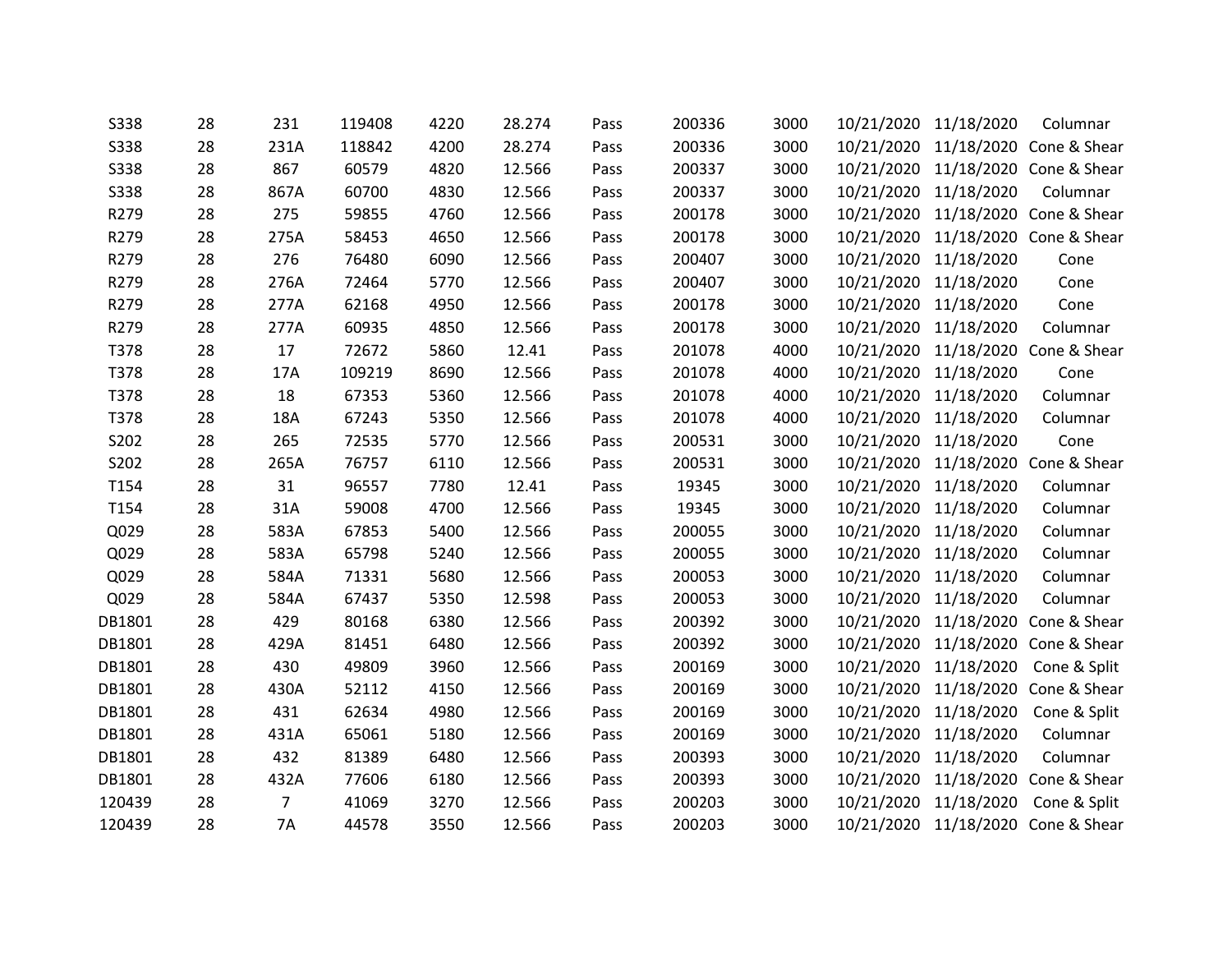| M089        | 28             | 278A         | 1157  | 90     | 12.566 | Pass | 201154 | flowfill |            | 12/21/2020 11/18/2020 | Cone & Split                       |
|-------------|----------------|--------------|-------|--------|--------|------|--------|----------|------------|-----------------------|------------------------------------|
| M089        | 28             | 278A         | 1143  | 90     | 12.566 | Pass | 201154 | flowfill | 12/21/2020 | 11/18/2020            | Cone                               |
| R273        | $\overline{7}$ | 214B         | 44410 | 3530   | 12.566 | Pass | 200256 | 3000     |            |                       | 11/11/2020 11/18/2020 Cone & Shear |
| P230        | 28             | 1965         | 70676 | 5620   | 12.566 | Pass | 200154 | 3000     | 10/21/2020 |                       | 11/18/2020 Cone & Shear            |
| P230        | 28             | 1965A        | 73899 | 5880   | 12.566 | Pass | 200154 | 3000     | 10/21/2020 |                       | 11/18/2020 Cone & Shear            |
| R136        | 28             | CG3          | 63644 | 5060   | 12.566 | Pass | 200401 | 3000     | 10/21/2020 | 11/18/2020            | Columnar                           |
| R136        | 28             | CG3A         | 64112 | 5100   | 12.566 | Pass | 200401 | 3000     | 10/21/2020 | 11/18/2020            | Columnar                           |
| R279        | 5              | 288B         | 34670 | < 2760 | 12.566 | Fail | 200178 | 3000     | 11/13/2020 | 11/18/2020            | Cone & Split                       |
| R279        | 5              | 288B         | 36095 | < 2870 | 12.566 | Fail | 200178 | 3000     |            |                       | 11/13/2020 11/18/2020 Cone & Shear |
| 121512      | 5              | 24B          | 48100 | 3830   | 12.566 | Pass | 200110 | 3000     | 11/13/2020 | 11/18/2020            | Columnar                           |
| 121512      | 5              | 24C          | 51338 | 4090   | 12.566 | Pass | 200110 | 3000     | 11/13/2020 | 11/18/2020            | Cone                               |
| 121512      | 28             | 14           | 91193 | 7260   | 12.566 | Pass |        | 3000     |            | 10/22/2020 11/19/2020 | Columnar                           |
| 121512      | 28             | 14A          | 92247 | 7340   | 12.566 | Pass |        | 3000     | 10/22/2020 | 11/19/2020            | Columnar                           |
| R274        | 28             | 45           | 52851 | 4210   | 12.566 | Pass | 200189 | 3000     |            |                       | 10/22/2020 11/19/2020 Cone & Shear |
| R274        | 28             | 45A          | 50687 | 4030   | 12.566 | Pass | 200189 | 3000     |            | 10/22/2020 11/19/2020 | Columnar                           |
| S127        | 28             | 253          | 70983 | 5650   | 12.566 | Pass | 200531 | 3000     | 10/22/2020 | 11/19/2020            | Cone & Shear                       |
| S127        | 28             | 253A         | 74609 | 5940   | 12.566 | Pass | 200531 | 3000     | 10/22/2020 | 11/19/2020            | Cone                               |
| 111041      | 28             | $S-14$       | 45536 | 3620   | 12.566 | Pass | 200257 | 3000     |            | 10/22/2020 11/19/2020 | Columnar                           |
| 111041      | 28             | $S-14A$      | 48995 | 3900   | 12.566 | Pass | 200257 | 3000     | 10/22/2020 |                       | 11/19/2020 Cone & Shear            |
| Q921        | 28             | 653          | 63920 | 5090   | 12.566 | Pass | 201101 | 3000     |            |                       | 10/22/2020 11/19/2020 Cone & Shear |
| Q921        | 28             | 653A         | 63051 | 5020   | 12.566 | Pass | 201101 | 3000     | 10/22/2020 |                       | 11/19/2020 Cone & Shear            |
| T015        | 28             | $\mathbf{1}$ | 73733 | 5870   | 12.566 | Pass | 200703 | 3000     | 10/22/2020 | 11/19/2020            | Columnar                           |
| T015        | 28             | 1A           | 69171 | 5500   | 12.566 | Pass | 200703 | 3000     | 10/22/2020 | 11/19/2020            | Columnar                           |
| T079        | 28             | 206          | 37361 | < 2970 | 12.566 | Fail | 200065 | 3000     | 10/22/2020 | 11/19/2020            | Cone                               |
| T079        | 28             | 206A         | 38644 | 3080   | 12.566 | Pass | 200065 | 3000     | 10/22/2020 |                       | 11/19/2020 Cone & Shear            |
| U017        | 28             | 20           | 66390 | 5280   | 12.566 | Pass | 200831 | 3000     |            | 10/22/2020 11/19/2020 | Columnar                           |
| U017        | 28             | 20A          | 66458 | 5290   | 12.566 | Pass | 200831 | 3000     | 10/22/2020 | 11/19/2020            | Columnar                           |
| U017        | 28             | 21           | 68120 | 5450   | 12.504 | Pass | 200831 | 3000     | 10/22/2020 | 11/19/2020            | Columnar                           |
| U017        | 28             | 21A          | 68888 | 5480   | 12.566 | Pass | 200831 | 3000     | 10/22/2020 |                       | 11/19/2020 Cone & Shear            |
| <b>S338</b> | 28             | 868          | 85435 | 6800   | 12.566 | Pass | 200337 | 3000     | 10/22/2020 |                       | 11/19/2020 Cone & Shear            |
| S338        | 28             | 868A         | 85007 | 6760   | 12.566 | Pass | 200337 | 3000     | 10/22/2020 | 11/19/2020            | Columnar                           |
| R378        | 28             | 19           | 59314 | 4770   | 12.441 | Pass | 201078 | 4000     |            |                       | 10/22/2020 11/19/2020 Cone & Shear |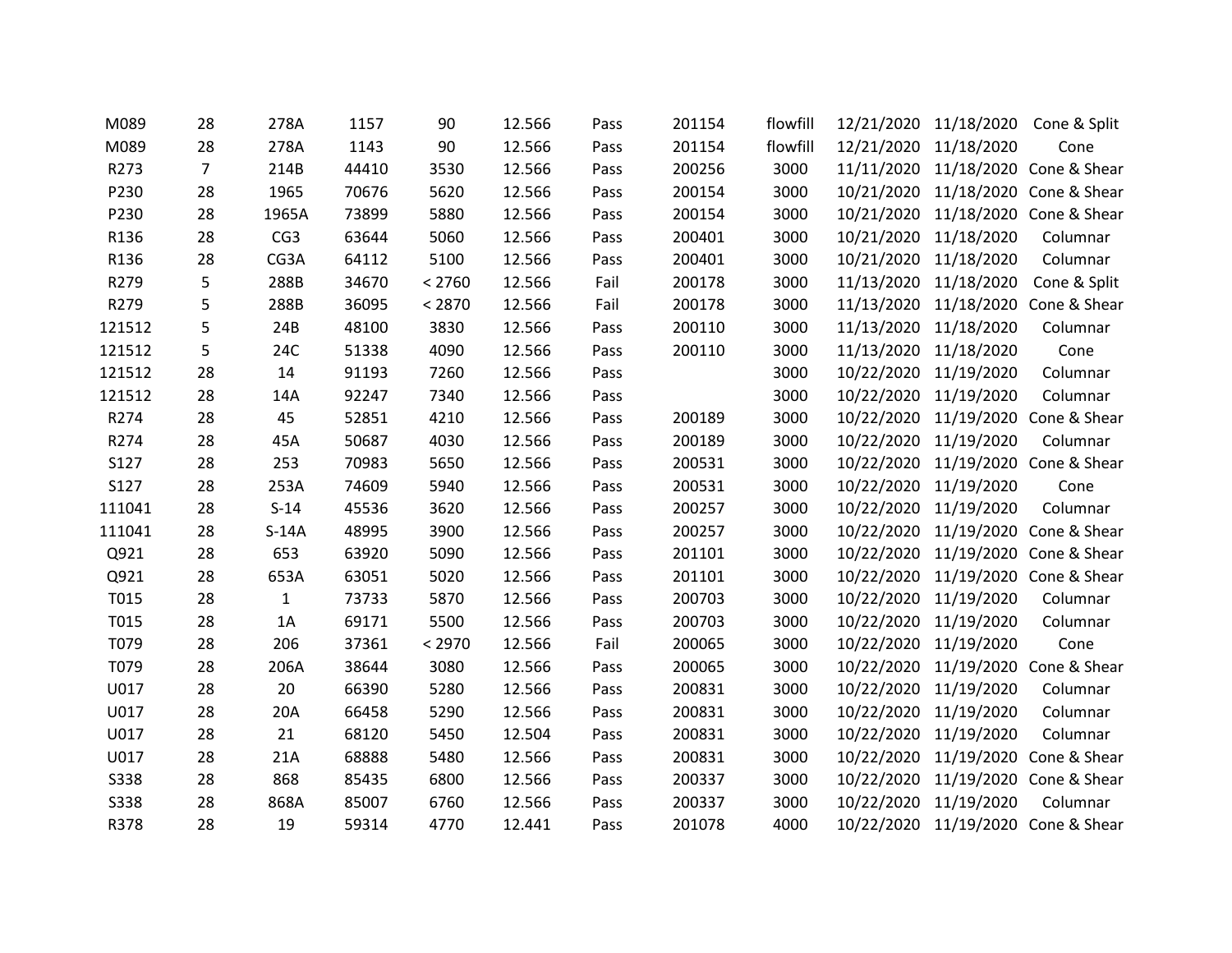| R378   | 28             | 19A   | 56546  | 4500  | 12.566 | Pass | 201078 | 4000 |                       |                       | 10/22/2020 11/19/2020 Cone & Shear |
|--------|----------------|-------|--------|-------|--------|------|--------|------|-----------------------|-----------------------|------------------------------------|
| T378   | 28             | 20    | 53976  | 4300  | 12.566 | Pass | 201078 | 4000 |                       |                       | 10/22/2020 11/19/2020 Cone & Shear |
| T378   | 28             | 20A   | 56230  | 4470  | 12.566 | Pass | 201078 | 4000 |                       |                       | 10/22/2020 11/19/2020 Cone & Shear |
| P230   | 28             | 1966  | 46612  | 3730  | 12.504 | Pass | 200154 | 3000 |                       |                       | 10/22/2020 11/19/2020 Cone & Shear |
| P230   | 28             | 1966A | 47513  | 3780  | 12.566 | Pass | 200154 | 3000 | 10/22/2020            | 11/19/2020            | Columnar                           |
| T154   | 28             | 32    | 153329 | 12200 | 12.566 | Pass | 19345  | 3000 |                       |                       | 10/22/2020 11/19/2020 Cone & Shear |
| T154   | 28             | 32A   | 107753 | 8570  | 12.566 | Pass | 19345  | 3000 |                       | 10/22/2020 11/19/2020 | Columnar                           |
| U156   | 28             | 5     | 49677  | 3950  | 12.566 | Pass | 200238 | 3000 |                       |                       | 10/22/2020 11/19/2020 Cone & Shear |
| U156   | 28             | 5A    | 52449  | 4170  | 12.566 | Pass | 200238 | 3000 |                       | 10/22/2020 11/19/2020 | Cone                               |
| Q029   | 28             | 585   | 74470  | 5930  | 12.566 | Pass | 200058 | 3000 | 10/22/2020            |                       | 11/19/2020 Cone & Shear            |
| Q029   | 28             | 585A  | 72681  | 5780  | 12.566 | Pass | 200058 | 3000 |                       | 10/22/2020 11/19/2020 | Cone                               |
| Q029   | 28             | 586   | 66963  | 5330  | 12.566 | Pass | 200055 | 3000 |                       |                       | 10/22/2020 11/19/2020 Cone & Shear |
| Q029   | 28             | 586A  | 66638  | 5300  | 12.566 | Pass | 200055 | 3000 | 10/22/2020            | 11/19/2020            | Cone                               |
| CMGC03 | 28             | 71    | 75350  | 6000  | 12.566 | Pass | 200924 | 4000 |                       |                       | 10/22/2020 11/19/2020 Cone & Shear |
| CMGC03 | 28             | 71A   | 72796  | 5790  | 12.566 | Pass | 200924 | 4000 |                       |                       | 10/22/2020 11/19/2020 Cone & Shear |
| DB1801 | 28             | 434   | 60905  | 4850  | 12.566 | Pass | 200169 | 3000 | 10/22/2020            |                       | 11/19/2020 Cone & Shear            |
| DB1801 | 28             | 434A  | 60686  | 4830  | 12.566 | Pass | 200169 | 3000 |                       | 10/22/2020 11/19/2020 | Columnar                           |
| R279   | 10             | 287C  | 43236  | 3440  | 12.566 | Pass | 200178 | 3000 | 11/9/2020             |                       | 11/19/2020 Cone & Shear            |
| R279   | 10             | 287C  | 43605  | 3470  | 12.566 | Pass | 200178 | 3000 | 11/9/2020             |                       | 11/19/2020 Cone & Shear            |
| S060   | $\overline{7}$ | 678B  | 55070  | 4380  | 12.566 | Pass | 200196 | 3000 |                       | 11/12/2020 11/19/2020 | Columnar                           |
| S060   | $\overline{7}$ | 678C  | 54364  | 4330  | 12.566 | Pass | 200196 | 3000 |                       |                       | 11/12/2020 11/19/2020 Cone & Shear |
| 121512 | 5              | 25B   | 40885  | 3250  | 12.566 | Pass | 200110 | 3000 | 11/14/2020            |                       | 11/19/2020 Cone & Shear            |
| 121512 | 5              | 25C   | 41519  | 3300  | 12.566 | Pass | 200110 | 3000 |                       | 11/14/2020 11/19/2020 | Columnar                           |
| T932   | 14             | 12    | 119115 | 9480  | 12.566 | Pass | 201053 | 3000 | 11/5/2020             | 11/19/2020            | Cone                               |
| T932   | 14             | 12A   | 142996 | 11380 | 12.566 | Pass | 201053 | 3000 | 11/5/2020             |                       | 11/19/2020 Cone & Shear            |
| T932   | 13             | 13    | 123470 | 9830  | 12.566 | Pass | 201053 | 3000 | 11/6/2020             | 11/19/2020            | Columnar                           |
| T932   | 13             | 13A   | 64557  | 5140  | 12.566 | Pass | 201053 | 3000 | 11/6/2020             | 11/19/2020            | Cone                               |
| T932   | 9              | 14    | 142133 | 11310 | 12.566 | Pass | 201053 | 3000 | 11/10/2020            |                       | 11/19/2020 Cone & Shear            |
| T932   | 9              | 14A   | 63672  | 5070  | 12.566 | Pass | 201053 | 3000 |                       | 11/10/2020 11/19/2020 | Cone & Split                       |
| T932   | 9              | 15    | 132336 | 10530 | 12.566 | Pass | 201053 | 3000 | 11/10/2020            |                       | 11/19/2020 Cone & Shear            |
| T932   | 9              | 15A   | 64103  | 5100  | 12.566 | Pass | 201053 | 3000 | 11/10/2020            |                       | 11/19/2020 Cone & Shear            |
| T932   | 8              | 16    | 131042 | 10430 | 12.566 | Pass | 201053 | 3000 | 11/11/2020 11/19/2020 |                       | Cone                               |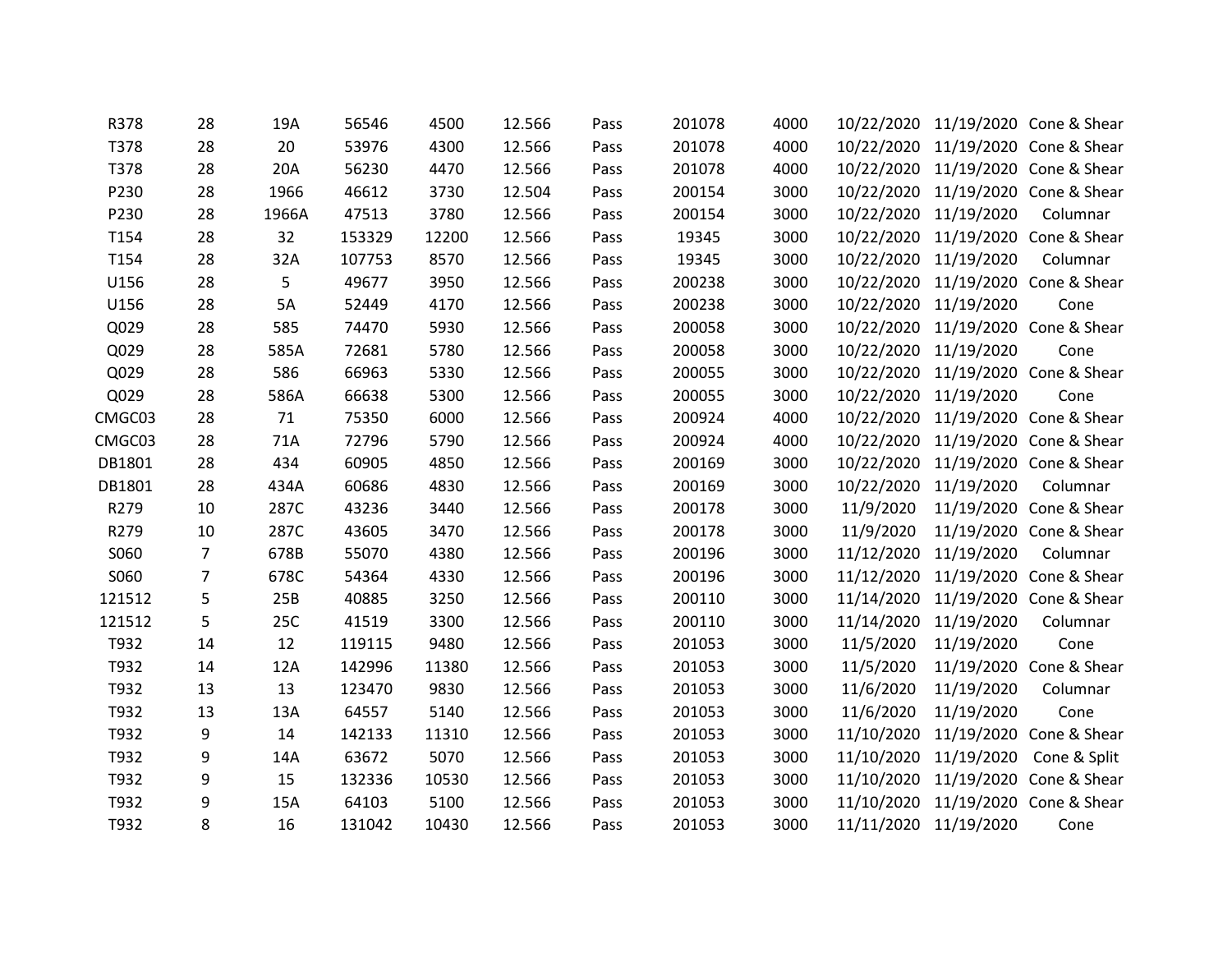| T932        | 8              | 16A    | 142925 | 11370 | 12.566 | Pass | 201053 | 3000 |                       |                       | 11/11/2020 11/19/2020 Cone & Shear |
|-------------|----------------|--------|--------|-------|--------|------|--------|------|-----------------------|-----------------------|------------------------------------|
| T932        | $\overline{7}$ | 17     | 129820 | 10330 | 12.566 | Pass | 201053 | 3000 | 11/12/2020 11/19/2020 |                       | Columnar                           |
| T932        | $\overline{7}$ | 17A    | 59068  | 4700  | 12.566 | Pass | 201053 | 3000 |                       | 11/12/2020 11/19/2020 | Cone & Split                       |
| S127        | 28             | 254    | 79556  | 6320  | 12.592 | Pass | 200531 | 3000 | 10/23/2020            | 11/20/2020            | Cone                               |
| S127        | 28             | 254A   | 82276  | 6550  | 12.566 | Pass | 200531 | 3000 | 10/23/2020            |                       | 11/20/2020 Cone & Shear            |
| P230        | 28             | 1967   | 51422  | 4090  | 12.566 | Pass | 200154 | 3000 |                       | 10/23/2020 11/20/2020 | Cone & Split                       |
| P230        | 28             | 1967A  | 53919  | 4290  | 12.566 | Pass | 200154 | 3000 | 10/23/2020            | 11/20/2020            | Columnar                           |
| S182        | 28             | 74     | 62897  | 5010  | 12.566 | Pass | 200527 | 3000 | 10/23/2020            | 11/20/2020            | Cone                               |
| S182        | 28             | 74A    | 62650  | 4990  | 12.566 | Pass | 200527 | 3000 |                       |                       | 10/23/2020 11/20/2020 Cone & Shear |
| S298        | 28             | 123    | 53331  | 4240  | 12.566 | Pass |        | 3000 | 10/23/2020            | 11/20/2020            | Cone & Split                       |
| S298        | 28             | 123A   | 49534  | 3940  | 12.566 | Pass |        | 3000 | 10/23/2020            | 11/20/2020            | Columnar                           |
| T011        | 28             | 82     | 67070  | 5340  | 12.566 | Pass | 200763 | 3000 |                       |                       | 10/23/2020 11/20/2020 Cone & Shear |
| T011        | 28             | 82A    | 64963  | 5170  | 12.566 | Pass | 200763 | 3000 | 10/23/2020            | 11/20/2020            | Cone & Split                       |
| U227        | 28             | 5      | 63194  | 5020  | 12.592 | Pass | 200281 | 3000 | 10/23/2020            | 11/20/2020            | Columnar                           |
| U227        | 28             | 5A     | 60877  | 4840  | 12.566 | Pass | 200281 | 3000 |                       | 10/23/2020 11/20/2020 | Cone & Split                       |
| Q029        | 28             | 587A   | 69313  | 5520  | 12.566 | Pass | 200058 | 3000 | 10/23/2020            | 11/20/2020            | Cone & Shear                       |
| R273        | 28             | 207    | 64118  | 5100  | 12.566 | Pass | 200256 | 3000 | 10/23/2020            | 11/20/2020            | Cone                               |
| R273        | 28             | 207A   | 64184  | 5110  | 12.566 | Pass | 200256 | 3000 | 10/23/2020 11/20/2020 |                       | Columnar                           |
| CMGC03      | 28             | 17 ARB | 147499 | 11740 | 12.566 | Pass | 200031 | 8000 | 10/23/2020            |                       | 11/20/2020 Cone & Shear            |
| CMGC03      | 28             | 17 ARB | 155506 | 12370 | 12.566 | Pass | 200031 | 8000 |                       |                       | 10/23/2020 11/20/2020 Cone & Shear |
| S060        | 28             | 663    | 71546  | 5690  | 12.566 | Pass | 200196 | 3000 | 10/23/2020            | 11/20/2020            | Columnar                           |
| S060        | 28             | 663A   | 73828  | 5880  | 12.566 | Pass | 200196 | 3000 | 10/23/2020            | 11/20/2020            | Cone                               |
| S060        | 28             | 160    | 72598  | 5780  | 12.566 | Pass | 200199 | 4000 | 10/23/2020            | 11/20/2020            | Columnar                           |
| S060        | 28             | 160A   | 77525  | 6170  | 12.566 | Pass | 200199 | 4000 | 10/23/2020 11/20/2020 |                       | Cone                               |
| <b>S338</b> | 28             | 869    | 77116  | 6140  | 12.566 | Pass | 200337 | 3000 | 10/23/2020            | 11/20/2020            | Cone                               |
| S338        | 28             | 869A   | 75245  | 5990  | 12.566 | Pass | 200337 | 3000 | 10/23/2020 11/20/2020 |                       | Cone                               |
| R279        | 28             | 278A   | 71042  | 5650  | 12.566 | Pass | 200178 | 3000 | 10/23/2020            | 11/20/2020            | Columnar                           |
| R279        | 28             | 278A   | 66662  | 5300  | 12.566 | Pass | 200178 | 3000 | 10/23/2020            | 11/20/2020            | Cone & Split                       |
| S202        | 28             | 266    | 59462  | 4730  | 12.566 | Pass | 200753 | 4000 | 10/23/2020            | 11/20/2020            | Columnar                           |
| S202        | 28             | 266A   | 66730  | 5310  | 12.566 | Pass | 200753 | 4000 | 10/23/2020            | 11/20/2020            | Columnar                           |
| S202        | 28             | 267    | 53229  | 4240  | 12.566 | Pass | 200150 | 3000 | 10/23/2020            | 11/20/2020            | Cone & Shear                       |
| S202        | 28             | 267A   | 52960  | 4210  | 12.566 | Pass | 200150 | 3000 | 10/23/2020 11/20/2020 |                       | Columnar                           |